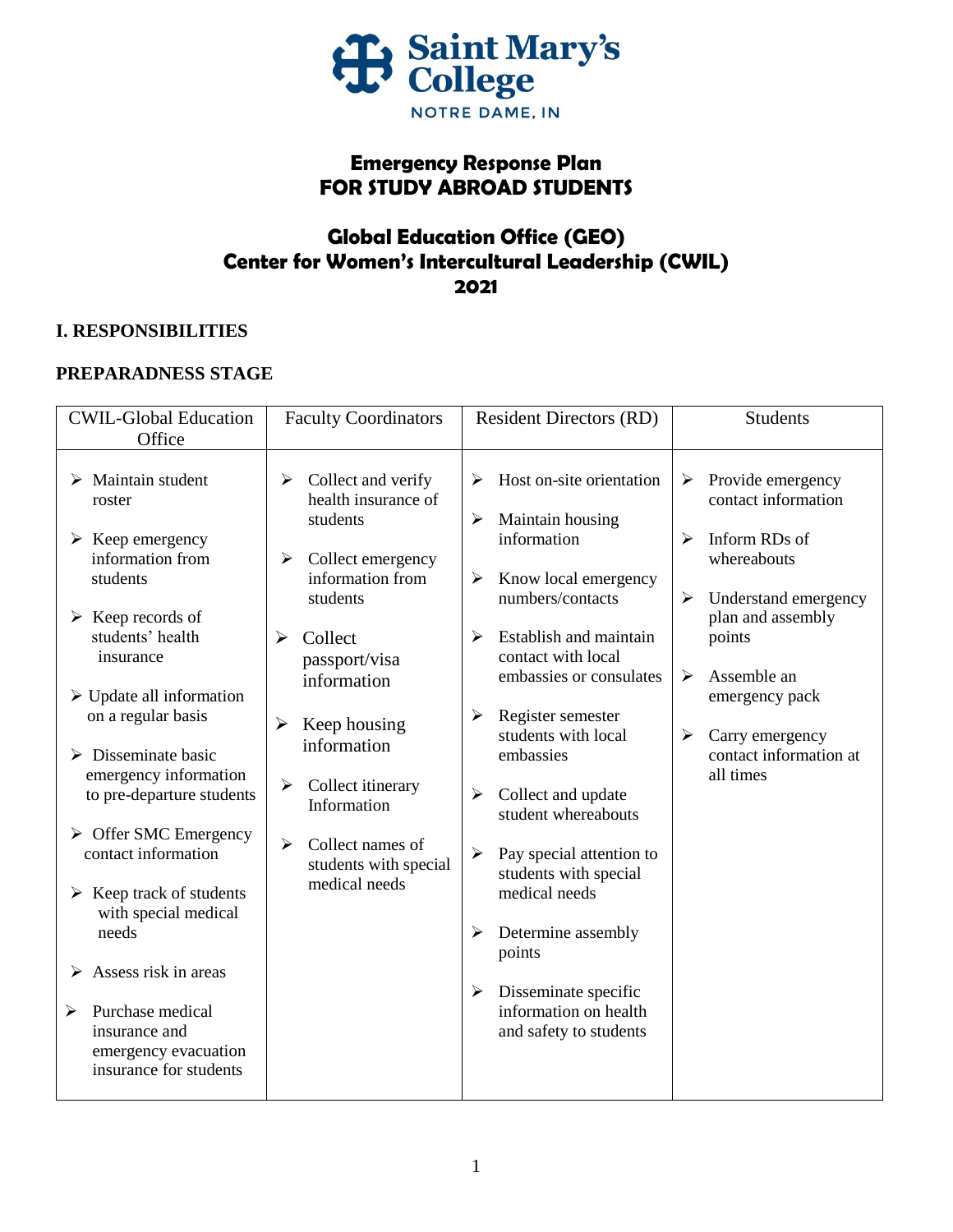# **EMERGENCY STAGE**

|   | <b>CWIL-Global Education</b><br>Office                                               |   | <b>Faculty Coordinators</b>                                                               |   | <b>Resident Directors</b>                                                                                                     |        | <b>Students</b>                                     |
|---|--------------------------------------------------------------------------------------|---|-------------------------------------------------------------------------------------------|---|-------------------------------------------------------------------------------------------------------------------------------|--------|-----------------------------------------------------|
|   | Determine course of<br>action in conjunction<br>with RDs and Faculty<br>Coordinators | ➤ | Determine course of<br>action in conjunction<br>with RDs and CWIL<br>Maintain support and | ➤ | Determine course of action<br>in conjunction with CWIL,<br>Faculty Coordinators, and<br>Consulate (evacuation,<br>quarantine) | ➤<br>≻ | Gather at<br>assembly points<br>Contact<br>RDs/CWIL |
| ➤ | Maintain support and<br>contact with RDs                                             |   | contact with RDs                                                                          |   | Implement emergency plan                                                                                                      |        | if unable to get to<br>assembly points              |
|   | Inform and update                                                                    |   | Keep a log of actions<br>taken                                                            | ➤ | Keep a log of actions taken                                                                                                   |        |                                                     |
|   | campus officials                                                                     |   |                                                                                           |   |                                                                                                                               |        |                                                     |
|   | Keep a log of actions<br>taken                                                       |   |                                                                                           |   |                                                                                                                               |        |                                                     |

### **II. STEP-BY STEP PLAN**

# **A. Pre-departure Preparedness:** *Faculty Coordinator Duties*

- 1. Collect emergency contact information
- 2. Collect passport/visa information
- 3. Keep housing information (addresses, contact names)
- 4. Collect and keep itinerary information
- 5. Collect names of students with special medical needs

### **B. Pre-departure Preparedness:** *CWIL-GEO Duties*

- 1. Maintain student roster
- 2. Keep track of emergency information from students
- 3. Keep local emergency contact information
- 4. Keep records of students' health insurance
- 5. Conduct orientation at SMC that emphasizes health and safety precautions and includes specific information on COVID-19
- 6. Offer students SMC on-campus emergency contact information
- 7. Keep track of students with special medical needs
- 8. Enroll students into the GeoBlue international insurance plan
- 9. Register students with the State Department Smart Traveler Program (STEP)
- 10. Asses risks to areas

#### **C. On-site Preparedness:** *Resident Directors Duties*

- 1. Keep contact with local embassies
- 2. Collect emergency provisions for program
- 3. Collect and update the housing information